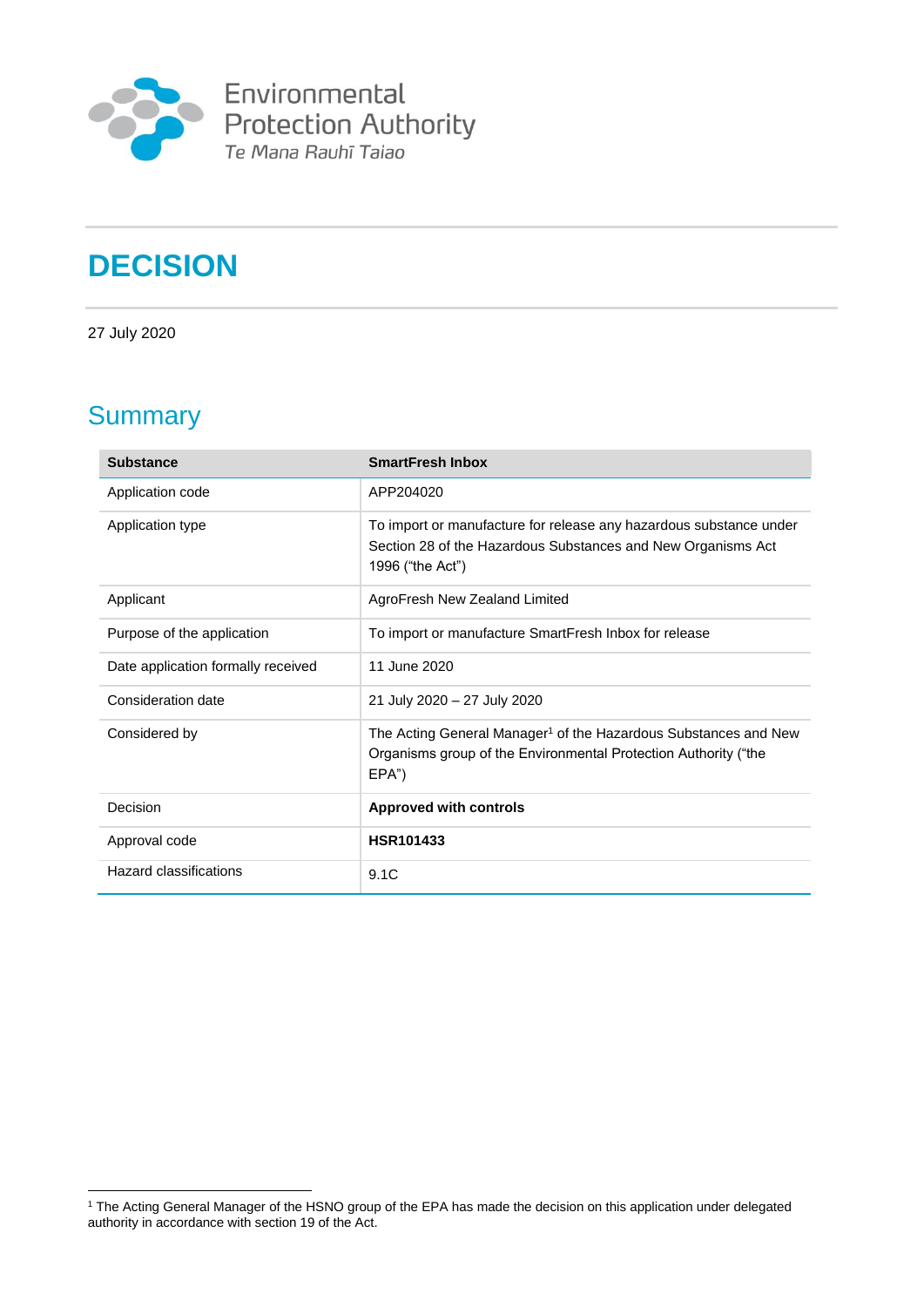## 1. Substance

1.1. SmartFresh Inbox is a sachet containing 0.14 g/kg 1-methylcyclopropene (1-MCP) as the active ingredient, in the form of a vapour releasing powder. The sachet is intended to be directly added to boxes and containers containing fruits. The sachet allows the release of 1-MCP vapour, which can extend the shelf-life of many fruits by inhibiting the effects of ethylene, to prevent or reduce premature senescence (deterioration) of fruits.

### 2. Process and consultation

#### **Application receipt**

2.1. The application was formally received on 11 June 2020 under section 28 of the Act.

**Information available for consideration**

- 2.2. The information available for the consideration comprised:
	- the application form
	- the confidential appendices to the application
	- the EPA staff advice memorandum.
- 2.3. There was sufficient information to assess the application.

#### **Public notification**

2.4. This application was not publicly notified under section 53(2) of the Act because it was unlikely that there would be significant public interest in the application.

#### **Notification to government departments**

2.5. In line with section 53(4) of the Act, as the application was not publicly notified under section 53(2) of the Act, government departments were equally not notified of the application for SmartFresh Inbox.

#### **Legislative criteria for the application**

2.6. The application was considered under section 29 of the Act, taking into account other relevant sections of the Act, the EPA Notices, the HSW Act, the HSW (HS) Regulations and the Hazardous Substances and New Organisms (Methodology) Order 1998.

### 3. Hazardous properties of SmartFresh Inbox

3.1. The hazard classification of SmartFresh Inbox was determined by the EPA in the frame of the section 26 application APP203079 (July 2018) (Table 1).

#### **Table 1: Hazard classification of SmartFresh Inbox**

| <b>Hazard</b>       | <b>Classification</b> |
|---------------------|-----------------------|
| Aquatic ecotoxicity | 9.1C                  |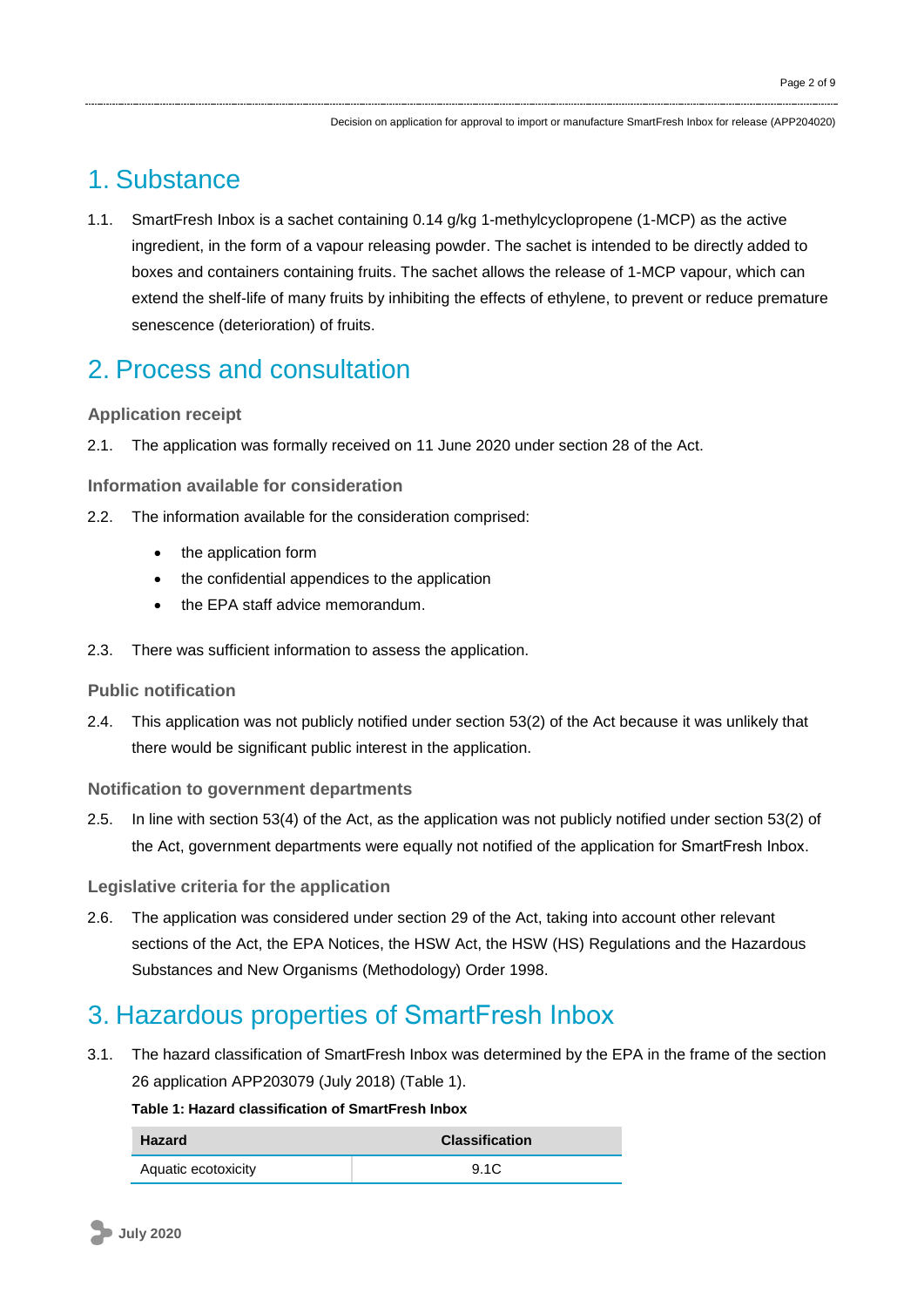## 4. Risk and benefit assessment

### Risk assessment

- 4.1. The risk assessment has taken into account the hazardous properties of the substance, the considerations in Part 2 of the Act, the prescribed controls under the Act and the requirements under other relevant legislation such as the HSW Act, Land Transport Rule 45001, Civil Aviation Act 1990 and Maritime Transport Act 1994.
- 4.2. The human health and environmental risks have been assessed in accordance with Section 29(1) of the Act. This assessment takes into account the full life cycle of this substance, including import and manufacture, packaging, transport, storage, use and disposal.
- 4.3. The EPA determined that there is a potential for exposure to people and the environment during the import, manufacture and use phase of SmartFresh Inbox.
- 4.4. The active ingredient, 1-MCP, is already present in various approved substances and in lower concentrations than in SmartFresh Inbox. These substances are also used for the post-harvest treatment of fruits. The risks from the use of SmartFresh Inbox are therefore not expected to be significantly higher than already approved substances.
- 4.5. The risk and benefit assessment:
	- considered the risks posed by SmartFresh Inbox,
	- determined whether the risks are outweighed by the benefits,
	- determined whether any variations, additions to or deletion of the prescribed controls are required to manage the risks of the substance.

#### **Assessment of risks to human health**

- 4.6. Exposure to SmartFresh Inbox could occur during the use of the substance when the sachets containing the vapour releasing powder are placed inside a box containing fruit. In particular, the gaseous component, 1-MCP, is released during the use of the substance.
- 4.7. Based on the toxicity studies provided by the applicant and assessed by the EPA in the frame of the section 26 formal determination (APP203079), and based on the exposure scenario associated with the use pattern of SmartFresh Inbox, it is considered that risks to human health are **negligible**.
- 4.8. Risks during other phases of the lifecycle are mitigated by the prescribed controls.

#### **Assessment of risks to the environment**

4.9. SmartFresh Inbox is classified as harmful in the aquatic environment (9.1C). Due to the proposed use pattern, exposure to SmartFresh Inbox to the environment during the use stage of its lifecycle is expected to be very limited. The substance could reach high concentrations in the aquatic environment in the case of accidental spillage of the substance, however this risk is mitigated by the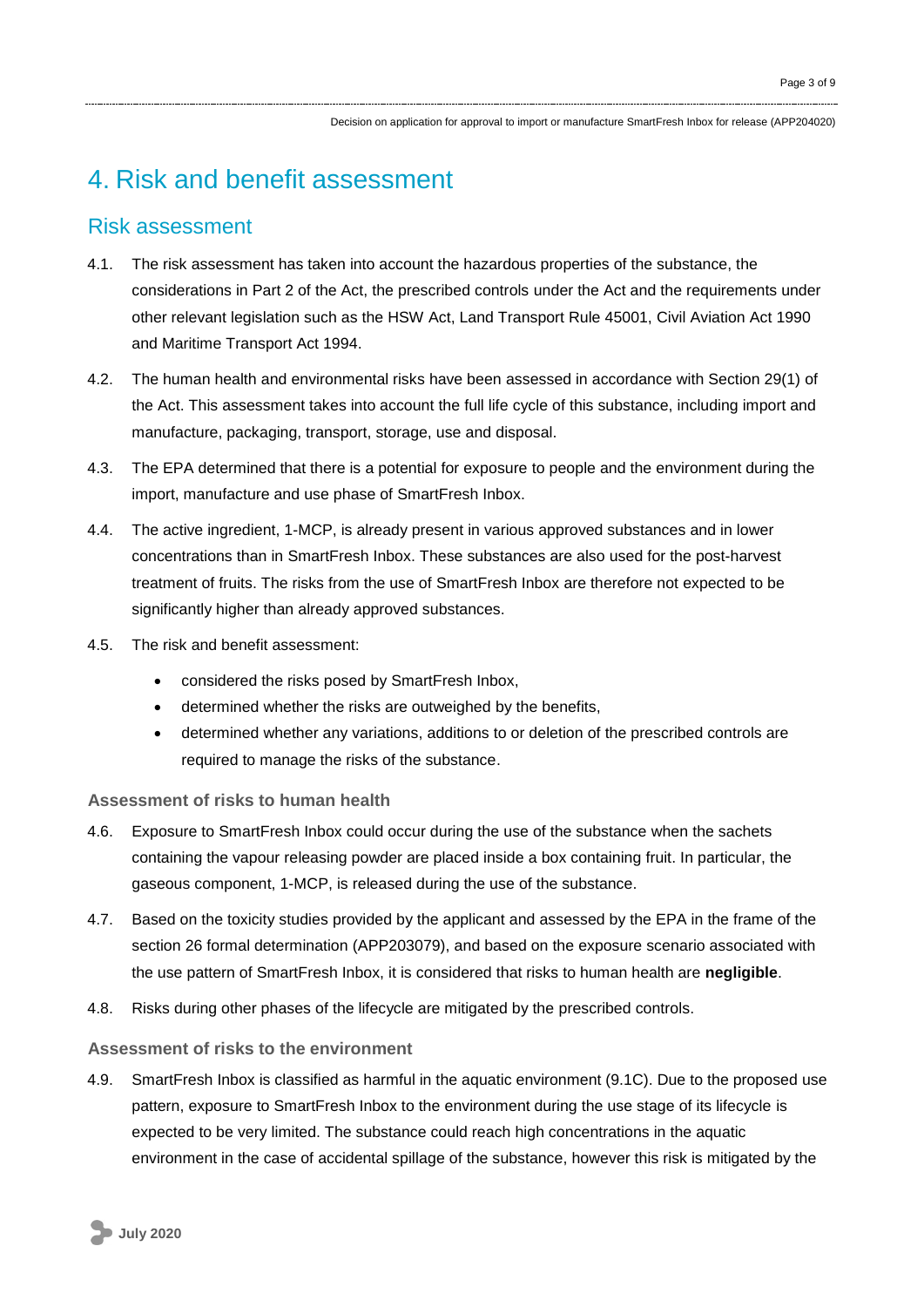prescribed controls. Quantitative exposure modelling and an ecological risk assessment was not performed as environmental risks due to the proposed use pattern of this substance are deemed low.

4.10. It is considered that the risks to the environment arising from the ecotoxicity of SmartFresh Inbox will be mitigated to a negligible level by applying the prescribed controls to the substance, as well as an additional control that limits the substance to be used in enclosed boxes or containers for the purpose of preserving fruit.

#### **Assessment of risks to Māori and their relationship to the environment**

4.11. A cultural assessment has been undertaken by the EPA to consider potential impacts of the application on the economic, social, and cultural well-being of Māori, and the relationship of Māori with the environment, pursuant to sections 5(b), 6(d) and 8 of the HSNO Act. The cultural assessment includes tangible and intangible taonga, such as culturally significant species, resources, and places, and the customary values, practices and uses associated with these taonga. Key findings of the assessment are outlined below.

*Impact on the relationship of Māori and their culture and traditions with their environment and taonga*

4.12. This application is not likely to significantly affect the relationship of Māori and their culture and traditions with their environment and taonga, including culturally significant species, resources, and places, and the customary values, practices and uses associated with these taonga.

*Impact on the maintenance and enhancement of the capacity of people and communities to provide for their own economic, social and cultural well-being*

4.13. This application is not likely to significantly affect the ability and capacity of Māori to maintain their economic, social, and cultural well-being.

#### *Treaty of Waitangi principles*

4.14. The Principles of the Treaty of Waitangi have been considered in relation to this application, as summarised below.

*The active protection principle: the Crown has a duty to actively protect Māori interests.*

- 4.15. No issues arise.
- *The informed decision making principle: the Crown has a duty to make informed decisions.*
- 4.16. No issues arise.

*The partnership principle: to act fairly, reasonably, and in good faith.*

4.17. No issues arise.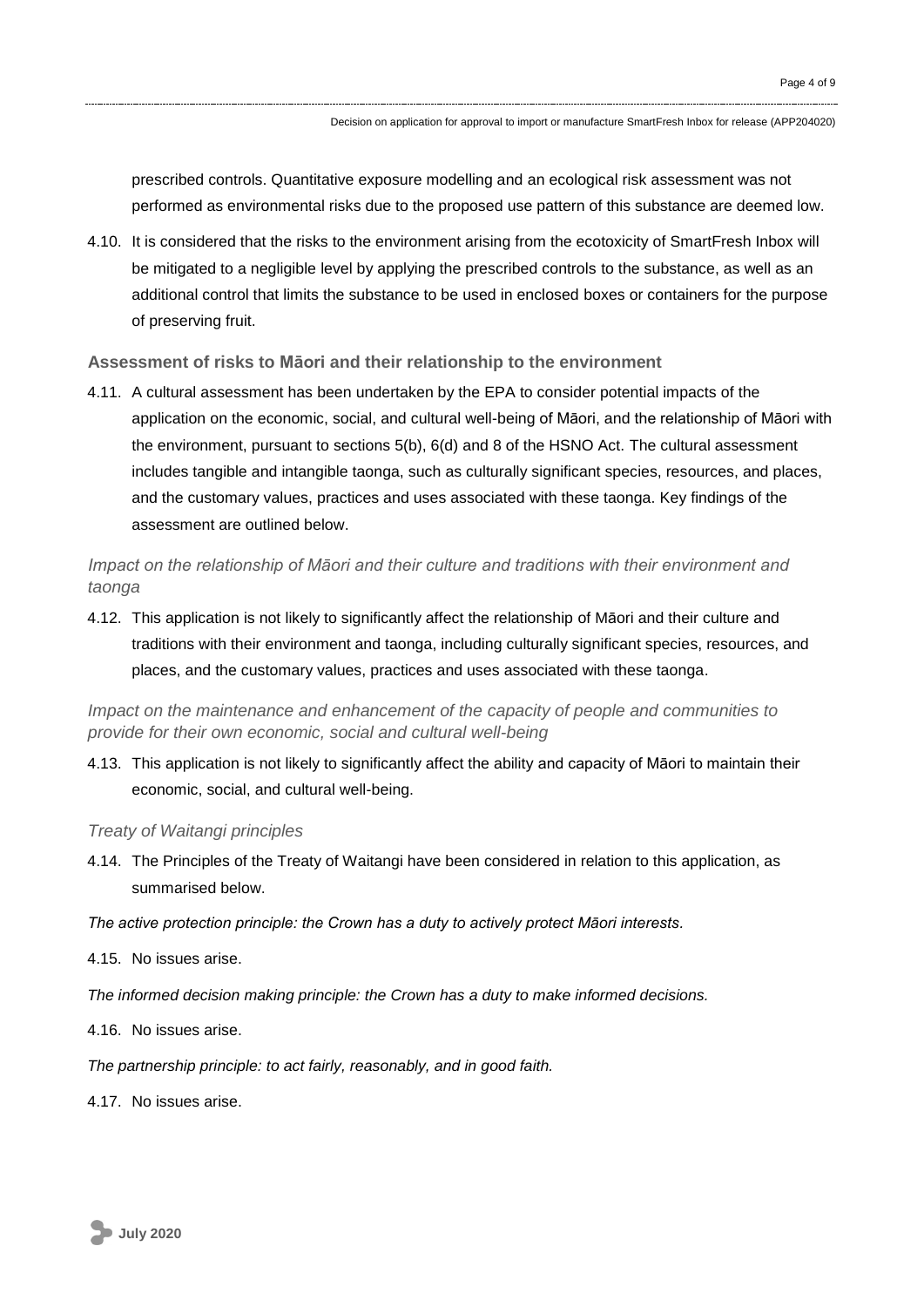**Assessment of risks to society, the community and the market economy**

- 4.18. No risks to society, communities or the market economy from the approval of SmartFresh Inbox have been identified.
- **New Zealand's international obligations**
- 4.19. No international obligations that may be impacted by the approval of SmartFresh Inbox have been identified.

**The effects of the substance being unavailable**

4.20. The likely effects of SmartFresh Inbox being unavailable have been considered. Should SmartFresh Inbox not be available, it could lead to less consumer choice.

### 5. Prescribed controls

- 5.1. The hazard classification of SmartFresh Inbox determines a set of prescribed controls, specified by the EPA Notices<sup>2</sup> under section 77 of the Act. There are also requirements in the HSW (HS) Regulations. Note: the HSW (HS) requirements are not set for the substance under this approval but apply in their own right.
- 5.2. The prescribed controls set the baseline for how the substance must be managed and include specifications on how the substance is to be packaged, labelled, stored, disposed, transported, handled and used. The prescribed controls also set information requirements (eg Safety Data Sheets), signage and emergency management. These controls form the basis of the controls specified in Appendix A.

#### Exposure limits

- 5.3. Under s77B of the Act, the EPA may set a Tolerable Exposure Limit (TEL) and/or an Environmental Exposure Limit (EEL) for a substance with toxic or ecotoxic properties.
	- Regulation 13.17 of the HSW (HS) Regulations prohibits the use of a class 6 substance in excess of a TEL.
	- Clause 49 of the Hazardous Property Controls Notice prohibits use of a class 9 substance in excess of an EEL.
- 5.4. The EPA has not provided ADE (Acceptable Daily Exposure) and PDE (Potential Daily Exposure) values for any components in this substance. Therefore a TEL for SmartFresh Inbox, or any element or compound in the substance, is also not set as exposure to this substance is not likely to result in an appreciable toxic effect to people, provided controls on use are followed.

1

<sup>&</sup>lt;sup>2</sup> There may also be default controls in regulations made under the Act for certain hazardous substances such as fireworks.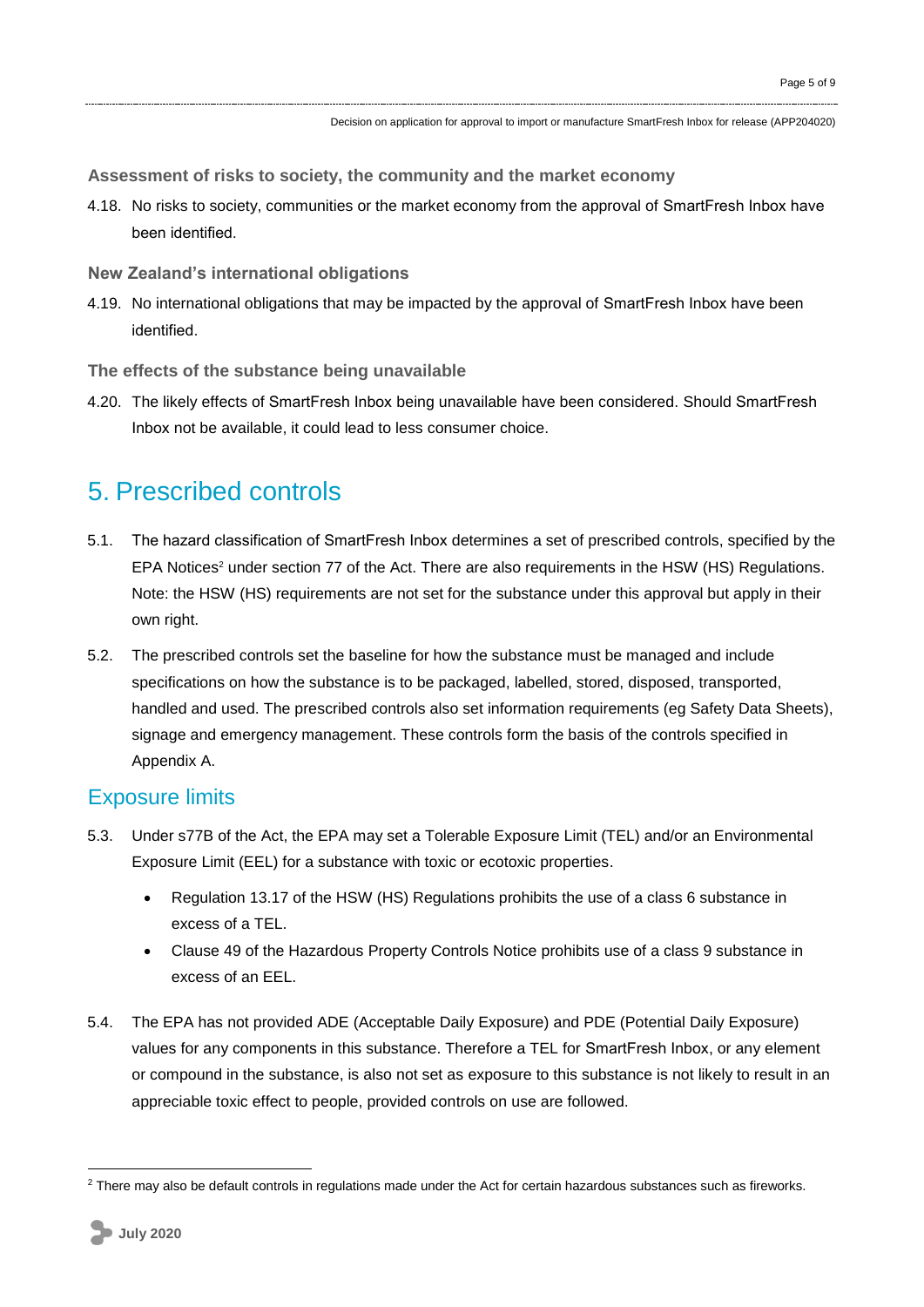- 5.5. No EEL value has been set previously for the active ingredient in SmartFresh Inbox because it is considered that exposure to the substance is not likely to result in an appreciable toxic effect to the environment, provided conditions of use are followed.
- 5.6. There are no Workplace Exposure Standard (WES) nor Prescribed Exposure Standard (PES) values currently set for components of SmartFresh Inbox.

### 6. Changes to prescribed controls

6.1. The following additional HSNO controls apply to SmartFresh Inbox under section 77A of the Act, as set out in Table 2:

| Control                    | <b>Justification</b>                                                                                                                                                                                                                                                                                                                                                                                                                                                                                                                                                                                                                                                                                                                 |
|----------------------------|--------------------------------------------------------------------------------------------------------------------------------------------------------------------------------------------------------------------------------------------------------------------------------------------------------------------------------------------------------------------------------------------------------------------------------------------------------------------------------------------------------------------------------------------------------------------------------------------------------------------------------------------------------------------------------------------------------------------------------------|
| Use restriction            | As the risk assessment of the proposed substance has been based on its use in enclosed<br>boxes or containers, the addition of the following use restriction control is applied to<br>SmartFresh Inbox, as it is more effective than the prescribed controls with respect to their<br>effect on the management, use and risks of the substance:<br>This substance must only be applied in enclosed boxes or containers for the purpose of<br>treatment for agricultural produce.                                                                                                                                                                                                                                                     |
| Restriction on<br>impurity | The active ingredient in SmartFresh Inbox, 1-MCP, is associated with one toxicologically<br>significant impurity (1-chloro-2-methylpropene and 3-chloro-2-methylpropene). When present<br>in high enough concentrations, this impurity can cause adverse effects to people or the<br>environment. Imposing a restriction on the maximum amount of this impurity will prevent it<br>from occurring in concentrations sufficient to cause adverse effects to people or the<br>environment. Accordingly, it is considered that the application of an additional control to<br>address this concern will be more effective than the prescribed controls with respect to its<br>effect on the management, use and risks of the substance. |

**Table 2: Justification for the section 77A additional controls (see Appendix A for the control wordings)**

### Assessment of changes to controls

- 6.2. The changes to the prescribed controls in the above section under sections 77A of the Act fulfil the legislative criteria.
- 6.3. These controls have been incorporated into the Appendix of this document.
- 6.4. The applicant was provided an opportunity to comment on the controls as set out in this decision and no concerns were raised.

## 7. Summary

7.1. After taking into account the prescribed controls and any variations to these controls, it was concluded that the residual level of risk of any potentially significant adverse effects, is negligible.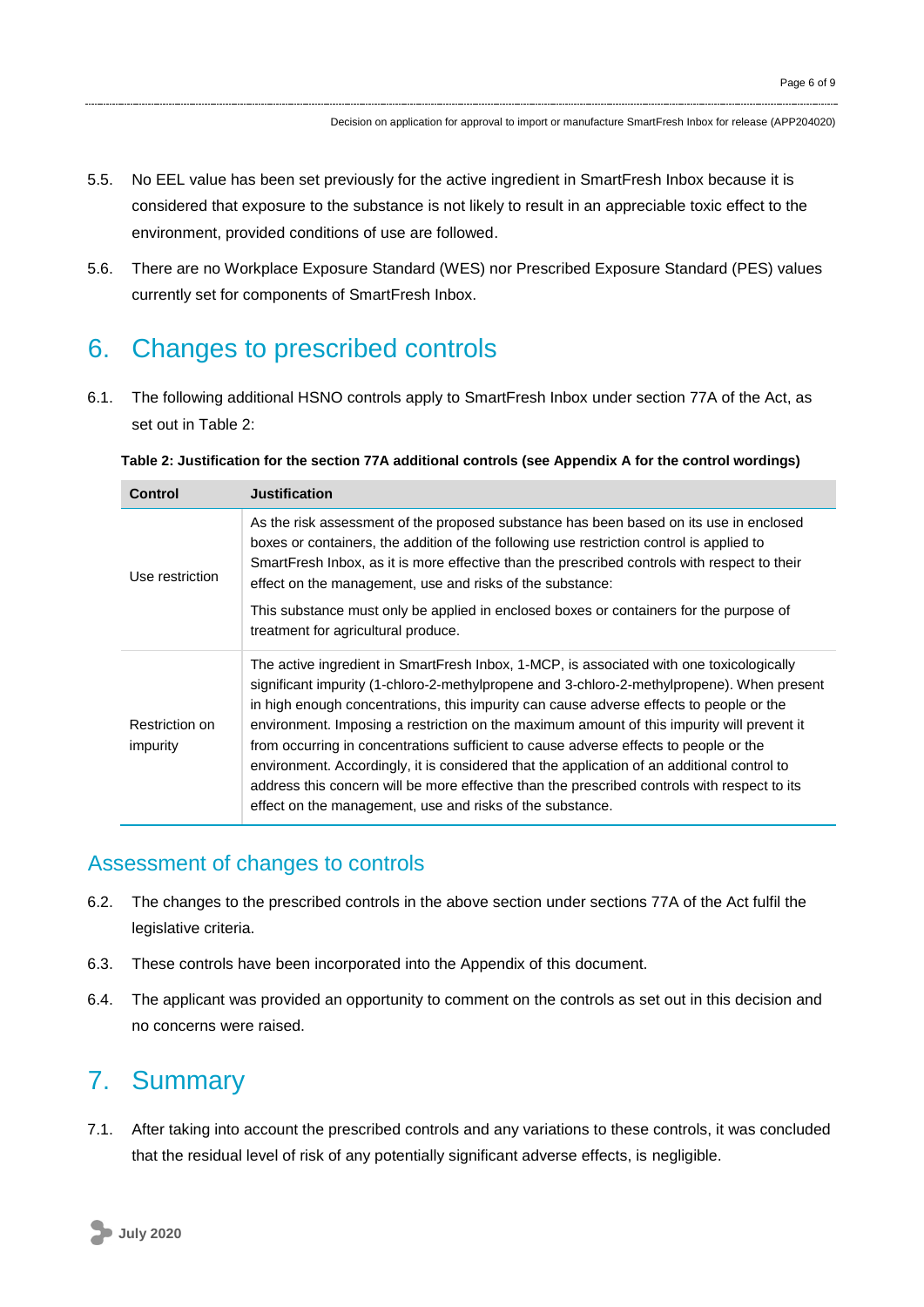Decision on application for approval to import or manufacture SmartFresh Inbox for release (APP204020)

### 8. Decision

- 8.1. Pursuant to section 29 of the Act, I have considered this application for approval under section 28 of the Act. I have considered the effects of this substance throughout its life cycle, the controls that may be imposed on this substance and the likely effects of this substance being unavailable. I have also taken into account the considerations set out in Part 2 of the Act.
- 8.2. I consider that, with controls in place, the risks to human health and to the environment are negligible, and the benefits associated with the release of this substance will outweigh the adverse effects. Therefore, I consider that the application to import or manufacture SmartFresh Inbox for release is approved with controls in accordance with section 29 of the Act and clause 26 of the Hazardous Substances and New Organisms (Methodology) Order 1998.

vi*f*on⁄mental Monon Authority

Dr Clark Ehlers **Date: 27 July 2020 Acting General Manager, HSNO, EPA**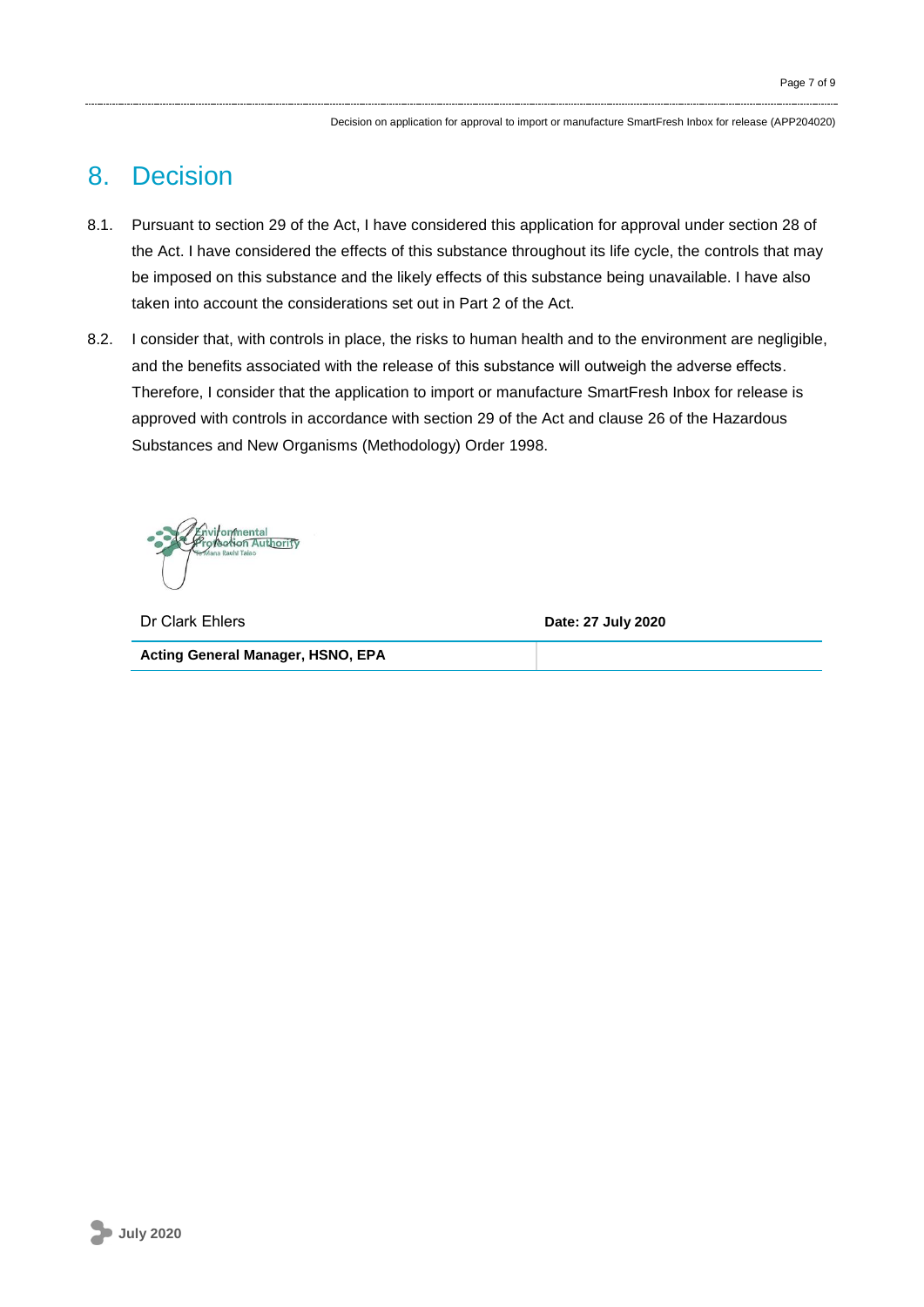Decision on application for approval to import or manufacture SmartFresh Inbox for release (APP204020)

# Appendix: Controls applying to SmartFresh Inbox

### EPA Controls

| <b>Control</b><br>code | <b>EPA Notice</b>                                                       | <b>Control description</b>                                   |
|------------------------|-------------------------------------------------------------------------|--------------------------------------------------------------|
| LAB                    | <b>EPA Labelling</b><br>Notice 2017                                     | Requirements for labelling of hazardous substances           |
| <b>PKG</b>             | EPA Packaging<br>Notice 2017                                            | Requirements for packaging of hazardous substances           |
| <b>SDS</b>             | <b>EPA Safety Data</b><br>Sheet Notice 2017                             | Requirements for safety data sheets for hazardous substances |
| <b>DIS</b>             | <b>EPA Disposal</b><br>Notice 2017                                      | Requirements for disposal of hazardous substances            |
| HPC-1                  | <b>EPA Hazardous</b><br><b>Property Controls</b><br>Notice 2017 Part 1  | <b>Hazardous Property Controls preliminary provisions</b>    |
| $HPC-3$                | <b>EPA Hazardous</b><br><b>Property Controls</b><br>Notice 2017 Part 3  | Hazardous substances in a place other than a workplace       |
| HPC-4A                 | <b>EPA Hazardous</b><br><b>Property Controls</b><br>Notice 2017 Part 4A | Site and storage controls for class 9 substances             |
| HPC-4B                 | <b>EPA Hazardous</b><br><b>Property Controls</b><br>Notice 2017 Part 4B | Use of class 9 substances                                    |